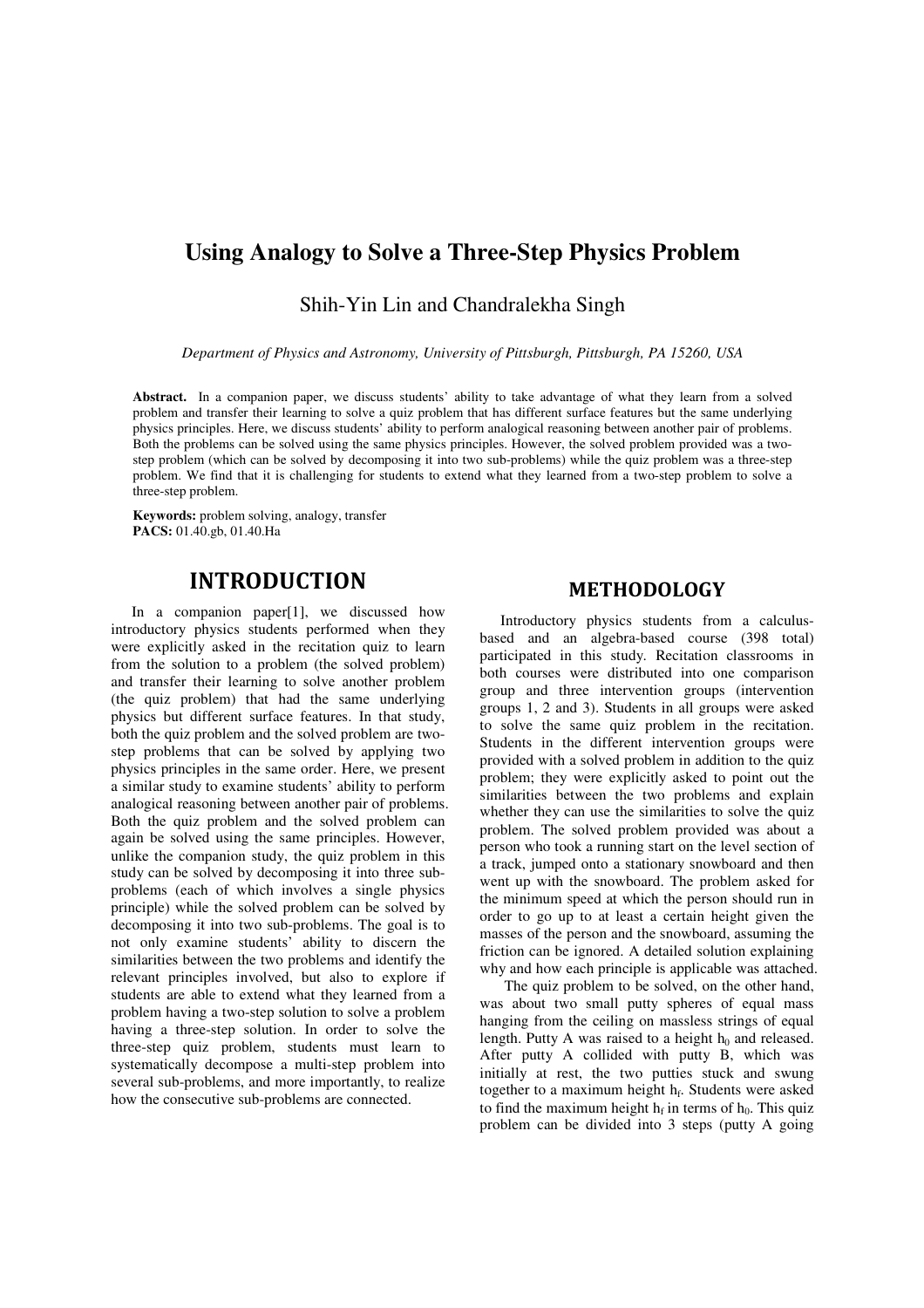down, the collision process, and the two putties going up together) with the last two steps, which can be solved using the principles of conservation of momentum (CM) and conservation of total mechanical energy (CME) respectively, being directly analogous to the solved problem. The 1<sup>st</sup> step in which putty A goes down is similar to the  $3<sup>rd</sup>$  step in which two putties go up and can be solved using the principle of CME. The same problems have also been used in other research [2, 3]. Although the quiz problem may seem easy to a physics expert, it is quite challenging for the students because solving the problem correctly requires the ability to decompose the problem into several suitable sub-problems that can be tackled one at a time. What's more, students need to have a clear picture of how a variable in one sub-problem is related to a variable in a consecutive sub-problem. The existence of the additional step in the quiz problem as compared to the solved problem therefore makes it more challenging to make an analogy and transfer the learning from one problem to another.

Three different interventions were implemented to help students learn via analogical reasoning. In intervention 1, students were explicitly told in the recitation quiz to take the first 10 minutes to learn from the solution of the snowboard problem. Then, they turned in the solved problem and were given two problems to solve: one was the same as the problem they just browsed over (the snowboard problem), and the other was the putty problem. In intervention 2, students were asked to solve the putty problem on their own without being provided the solution to the snowboard problem. After 10 minutes, they turned in their solutions, and then were provided the solved snowboard problem to learn from. Then, they were asked to redo the quiz problem. We hypothesize that by reproducing the solved example or struggling with the quiz problem first, students may learn from the solved example better. A more complete description of the objectives of interventions 1 and 2 can be found in the companion paper [1].

Intervention 3 was designed with explicit guidance to direct students' attention to the principles involved in both problems. Students in this group were given both the quiz problem and solved problem together. They were explicitly told that similar to the snowboard problem, the putty problem could be solved using the principles of CME and CM and they might have to use CME twice to find the height  $h_f$  in terms of  $h_0$ . Our previous research indicates that if students are simply asked to learn from the solved example of the two-step snowboard problem to solve the three-step putty problem without any additional scaffolding, they have great difficulty dealing with the additional step in the putty problem. It was unclear whether the students realized that the putty problem can be decomposed

into three sub-problems. We expected that by providing a hint about using the CME twice, they may be able to approach the problem more systematically.

Students' performance on the quiz was later graded using a rubric. An inter-rater reliability of at least 80% was achieved when two researchers scored independently a sample of 10% of the students. The rubric, which has a full score of 10 points, can be divided into 2 parts based upon the two principles involved. Table 1 shows the summary of the rubric of the putty problem, with 4 and 6 points devoted to the principles of CM and CME, respectively. The rubric for the snowboard problem is slightly different but similar. Students' performance in the interventions 1, 2 and 3 were analyzed and compared with the performance of the comparison group which solved the putty problem without any scaffolding provided. In addition to the whole group average, we also examine how students with a particular expertise perform by further classifying the students in a course as top, middle, bottom and none based on their scores on the final exam ("none" means they didn't take the final exam). By doing so, we can gain a better understanding of the impact of different interventions on students with different expertise.

**Table 1** Summary of the rubric for the putty problem.

| Description                                                         | Scores                                                                 |  |
|---------------------------------------------------------------------|------------------------------------------------------------------------|--|
| Conservation of<br>Mechanical Energy in the                         | Invoking physics principle: 2 points<br>(1 point for each sub-problem) |  |
| $1st$ and $3rd$ sub-problems<br>$(6$ points)                        | Applying physics principle: 4 point<br>(2 points for each sub-problem) |  |
| Conservation of<br>Momentum in the $2nd$ sub-<br>problem (4 points) | Invoking: 1 point                                                      |  |
|                                                                     | Applying: 1 point                                                      |  |
|                                                                     | Relevant to the final answer:<br>2 points                              |  |

#### **RESULTS**

Tables 2 and 3 present students' average scores on the putty problem in the calculus-based and algebrabased courses. The average scores of the comparison group students in the two courses were 6.4/10 and 2.3/10 respectively, indicating that the putty problem is challenging for the calculus-based students and almost impossible to the algebra-based student. Other research [3] has shown that students have difficulty in identifying all the relevant principles for solving the putty problem, which is consistent with our finding here. We found that forgetting to invoke the principle of CM is students' most common mistake on the putty problem when no scaffolding was provided. Many of them simply relate the initial potential energy of putty A (when it is raised to an initial height) to the final potential energy of putty A and B (when both of them reach the maximum height) and come up with an expression  $m_A gh_o = (m_A + m_B)gh_f$  without considering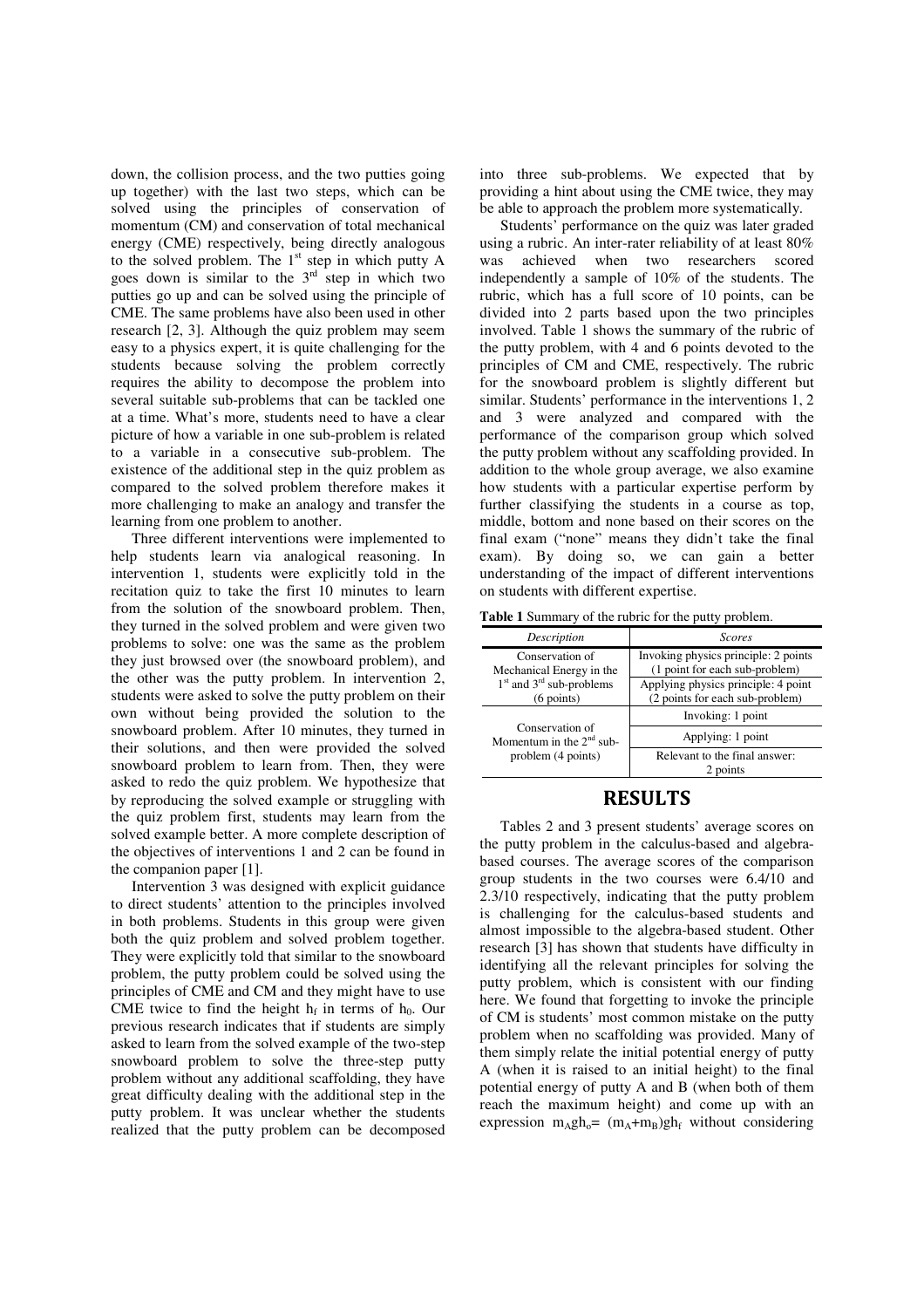the intermediate collision process. Other students took into account the intermediate process but still came up with a similar answer  $m_A gh_o=1/2$  mv<sup>2</sup> =  $(m_A+m_B)gh_f$ . (Here, depending on the student, *m* and *v* could stand for the mass and the speed of putty A right before the collision, or the mass and the speed of both putties together right after the collision.) These answers suggest that students have the notion of the mechanical energy being conserved during the whole process. They didn't notice that there was an inelastic collision process involved and only the momentum, not the mechanical energy, is conserved during an inelastic collision. Moreover, students incorrectly combined the various sub-problems into one without systematically approaching different parts. Other common mistakes are listed in Table 4 which show the great difficulty students have about the collision process and the various velocities involved.

**Table 2** Students' Average Scores out of 10 on the putty problem in the calculus-based course. The number of students in each case is shown in parentheses.

|               |         | Inty $2$          |        |         |          |
|---------------|---------|-------------------|--------|---------|----------|
|               | compare | Intv <sub>1</sub> | before | After   | Inty $3$ |
| Top           | 8.2(13) | 9.2(13)           | 6.1    | 8.4(13) | 8.2(19)  |
| Middle        | 6.8(12) | 6.1(10)           | 6.9    | 8.4(10) | 6.8(35)  |
| <b>Bottom</b> | 3.9(9)  | 3.8(14)           | 3.3    | 5.2(12) | 5.6(20)  |
| None          | 5.3(4)  |                   |        |         | 2.5(2)   |
| All           | 6.4(38) | 6.3(37)           | 5.3    | 7.3(35) | 6.7(76)  |

**Table 3** Students' Average Scores out of 10 on the putty problem in the algebra-based course. The number of students in each case is shown in parentheses.

|               |         | Intv <sub>2</sub> |        |         |          |
|---------------|---------|-------------------|--------|---------|----------|
|               | compare | Intv <sub>1</sub> | before | After   | Inty $3$ |
| Top           | 3.8(10) | 5.3(27)           | 4.6    | 7.3(21) | 6.2(15)  |
| Middle        | 1.9(19) | 3.3(11)           | 1.9    | 4.2(17) | 5.3(17)  |
| <b>Bottom</b> | 1.8(16) | 4.5(8)            | 1.2    | 4.5(24) | 4.2(16)  |
| None          | 1.3(3)  | 1.5(2)            | 10     | 1.5(2)  | 5.5(4)   |
| All           | 2.3(48) | 4.5(48)           | 2.5    | 5.2(64) | 5.2(52)  |

Even though students in the intervention groups 1, 2 and 3 received the solved example of the snowboard problem and other scaffoldings to help them solve the putty problem, students' performance in the various interventions (see Tables 2 and 3) doesn't show great improvement. In fact, none of the intervention groups in the calculus-based course show a performance statistically different from that of the comparison group. Comparing intervention 2 students' scores in

**Table 4** Summary of students' common mistakes.

the calculus-based course before and after the scaffolding shows that students did improve after learning from the solved example; however, the improvement is not large enough to make a statistical difference from the comparison group. Although the algebra-based students in all three intervention groups did perform significantly better (with p value  $> 0.05$ ) than the comparison group students, there is still much room for improvement.

A comparison with the result in the companion paper indicates that it is much harder for students to extend what they learned from a two-step problem to solve a three-step problem than simply going from a two-step problem to another two-step problem. Even though the problems in the companion paper requires the application of Newton's  $2^{nd}$  Law in the nonequilibrium situation with a centripetal acceleration involved (which is generally considered a more difficult problem), students performed reasonably well in transferring what they learned from the solved problem to solve the quiz problem. We believe that the difference between these two results lies in the fact that decomposing a problem appropriately into several sub-problems and figuring out how the different subproblems are connected is extremely difficult for the students. With the existence of an additional step in the quiz problem, students can no longer map the solved problem directly to the quiz problem. They have to learn from the solved example and understand the circumstances for which each principle is applicable so that they can systematically decompose the problem into several sub-problems that can be dealt with one at a time with a single principle. More importantly, they have to carefully think through the fact that the final speed they found in the  $1<sup>st</sup>$  subproblem when putty A goes down will become the initial speed for the collision process in the  $2<sup>nd</sup>$  subproblem. Similarly, the final speed of putties A and B together right after the collision in the  $2<sup>nd</sup>$  sub-problem will become the new initial speed in the  $3<sup>rd</sup>$  subproblem when the two putties swing together to their maximum height. If students don't have a holistic picture of the entire process of how the speeds in different sub-problems are connected and if students don't use appropriate notation for the various speeds involved, they are likely to make mistakes. As Table 4 shows, students struggled with the putty problem and

| Description of Students' mistake                                                                                                      | Example of students' answer                                                                                                         |  |
|---------------------------------------------------------------------------------------------------------------------------------------|-------------------------------------------------------------------------------------------------------------------------------------|--|
| Mechanical Energy is conserved during the whole<br>process (and combine 2 sub-problems into 1)                                        | $m_A gh_o = (m_A + m_B)gh_f$                                                                                                        |  |
|                                                                                                                                       | $m_A gh_0 = \frac{1}{2} (m_A + m_B)v^2$ , $\frac{1}{2} (m_A + m_B)v^2 = (m_A + m_B)gh_f$                                            |  |
| velocity is the same before and after the collision                                                                                   | $m_A gh_0 = \frac{1}{2} m_A v^2 \implies v^2 = 2g h_0$ , $\frac{1}{2} (m_A + m_B)v^2 = (m_A + m_B)gh_f \implies h_f = v^2/2g = h_0$ |  |
| Combine 3 sub-problems into 1                                                                                                         | $m_A gh_0 + \frac{1}{2} m_A v_A^2 = (m_A + m_B) gh_f + \frac{1}{2} (m_A + m_B) v_f^2$                                               |  |
| $v_{A+B} = m_A v_A/(m_A + m_B)$ , $m_A gh_o + \frac{1}{2} (m_A + m_B) v_{A+B}^2 = (m_A + m_B) g h_f$<br>Combine 3 sub-problems into 1 |                                                                                                                                     |  |